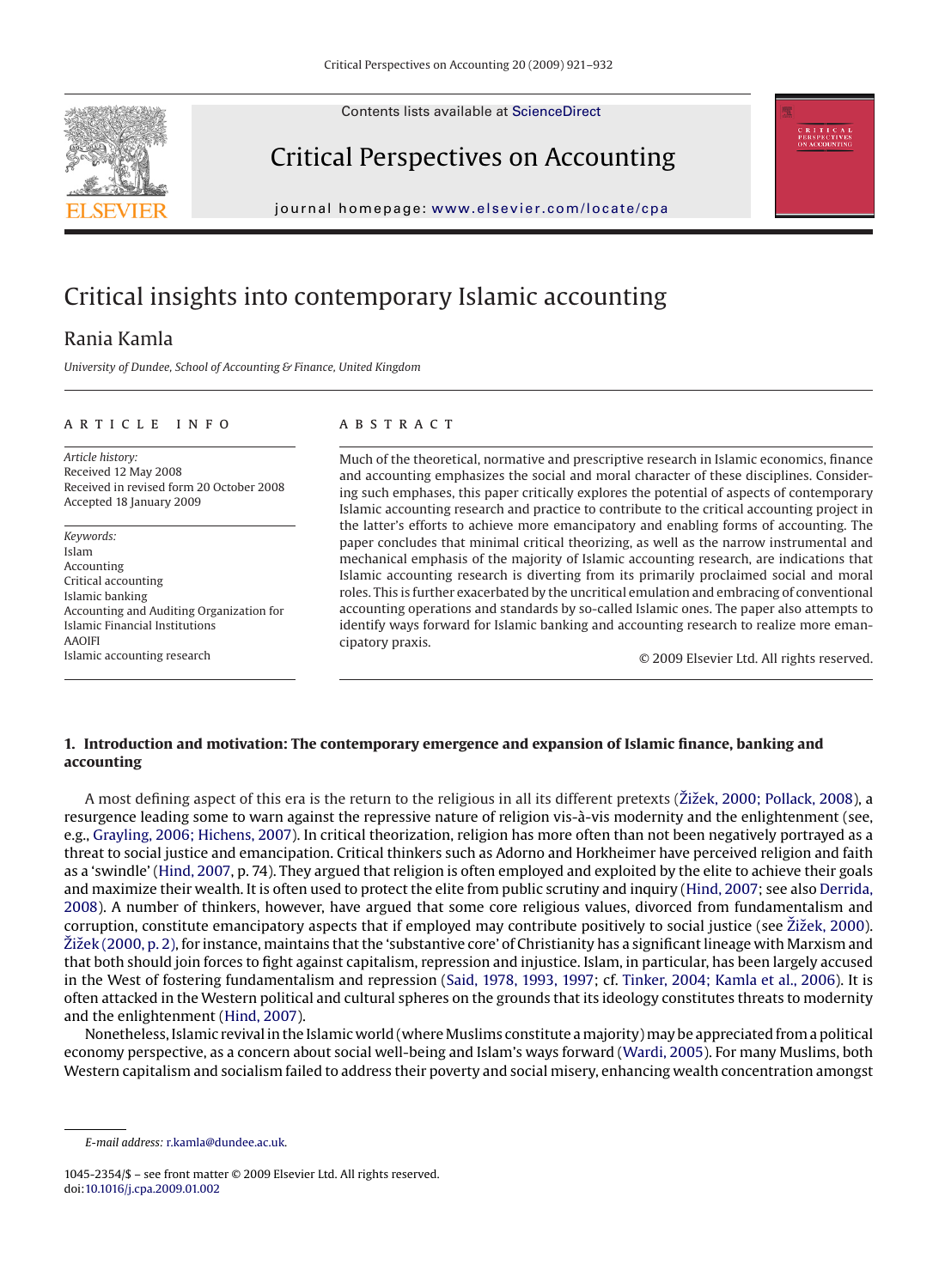small social elites (Gambling and Karim, 1991; Wilson, 1997; Kuran, 2004).<sup>1</sup> Events are convincing many Muslims that an alternative to Western imperial capitalism is necessary and a key form of resistance. For many Muslims, modern interactions with the West have constituted imperialism, colonialism and entailed use of the military to defend Western privileges and ideology [\(Patel, 2004\).](#page-10-0)<sup>2</sup> Equally, the spread and predominance of liberal capitalism is seen as on the back of violence ([Patel,](#page-10-0) [2004\).](#page-10-0) For many Muslims, the operations of multinationals, whose search for profits has entailed mobilization of Western governments using soft and/or hard force to serve mutual interests in, e.g., Iraq, reflects this ([Patel, 2004; s](#page-10-0)ee also [Hind, 2007\).](#page-10-0) Such views add to calls for adoption of a comprehensive Islamic social, political and economic system (or such systems). Here, many Muslims perceive Islam to go beyond the spiritual dimension and bring society great blessings, promising a mobilization for justice and fairness, kindness, fulfilment and enlightenment [\(Soroush, 2002\).](#page-11-0)

The contemporary phenomenon with the 'banner of Islamic finance' [\(El-Gamal, 2006a, p](#page-10-0) xi) developed capitalizing on the desire of many Muslims for an Islamic socio-economic and political way (see [Choudhury, 1986; Wilson, 1997; El-Gamal,](#page-10-0) [2006a\).](#page-10-0) Yet several scholars here suspect this phenomenon as it has manifested (see [Kuran, 2004; Patel, 2004; El-Gamal,](#page-10-0) [2006a, 2006b, 2007\).](#page-10-0) Contemporary Islamic finance, banking and accounting practices and institutions have indeed been described as 'ideologically driven by liberalism and the common opposition to socialism that Saudi Arabia and the US shared' [\(Wardi, 2005, p](#page-11-0). 43). Many ostensibly Islamic financial institutions and the research driving them are funded by oil-rich Gulf States, especially Saudi Arabia [\(Choudhury, 1986\).](#page-10-0)<sup>3</sup> Consequently, cooperation between Muslim businessmen and experts in Western business environments to promote and operate financial institutions under the banner of Islam manifested. The UK and US, rather than the Middle East or the Islamic world, became the centres for Islamic financial organizations and research, not denying the significant role played by large Muslim states such as Malaysia and Indonesia in promoting Islamic finance globally [\(Wardi, 2005\).](#page-11-0) Islamic finance, especially banking, has today become one of the fastest growing financial sectors globally ([Rad, 2006\).](#page-11-0) Thus, research has explored the most suitable accounting methods for the operations of Islamic financial institutions. Further, accounting and auditing standards have been developed to help legitimize and standardize these methods. On behalf of these Islamic banking and accounting manifestations, basic conceptual adherence to Islam's moral and social code is substantively claimed.

This paper's objective is to critically appraise contemporary research and practices of Islamic banking and accounting against these social and moral claims. It explores the potential of these contemporary manifestations to address Muslims' calls for a more just and equitable society inspired by Islam. Here, the paper offers critique of the limited scope of Islamic banking and accounting practices and research. It pinpoints their obsession with technical and instrumental matters related to the interest ban and Zakah calculations. The paper discusses how these instrumental emphases are displacing more enabling and emancipatory potentials of Islamic banking and accounting informed by broader and more enabling dimensions of Islam's teachings: Islam's holistic approach to life; its concentration on social justice and the central message of the importance of seeking knowledge. The analysis builds on the critical school's use of 'immanent criticism' and the importance of interdis-ciplinary dimensions and theorization (see [Held, 1980\).](#page-10-0)<sup>4</sup> The paper, furthermore, goes beyond highlighting contradictions and negativity in Islamic finance and accounting practices and research. It engages with praxis through identifying practices that would better achieve emancipation, inspired by aspects of Islam's teachings and the broader Islamic social agenda. According to [Kuran \(2004\), c](#page-10-0)ritical writings in Islamic economics literature are rare. And it is rare to find substantial critique of Islamic accounting in the literature and an aligning of Islamic accounting with critical accounting theorizing and research. This paper attempts to help fill gaps in the literature and encourage research bringing the Islamic accounting agenda closer to the critical accounting project.

The paper's objectives and themes are developed in the following sections. Section two elaborates the emancipatory potential of religion, with a specific focus on Islam, to contribute to an enabling accounting project. It relates Islam's emancipatory potential for the critical accounting school agenda and highlights the obstacles imposed by narrow capitalist ideology to Islamic or other faith-based approaches to accounting and business. Section three critically discusses the nature, work and role of Islamic banking and the AAOIFI (Accounting and Auditing Organisation for Islamic Financial Institutions). It addresses contradictions between what these institutions claim to encompass in respect to Islamic values and what they actually

<sup>&</sup>lt;sup>1</sup> Iran's Islamic revolution was itself largely a result of the discontent of the less well-off social classes with the West backed politico-economic system dominating Iran under the Shah ([Gambling and Karim, 1991\).](#page-10-0)

 $<sup>2</sup>$  After Israel's creation in Palestine and the 1967 Arab defeat in war to a West backed Israel, many Arabs were convinced that an Islamic State would</sup> counter failing nationalist Arab governments [\(Wardi, 2005\).](#page-11-0) A search for an Islamic identity and the desire to tighten Muslim communal bonds, especially in the Indian subcontinent, have enhanced the search and desire for Islamic politics and economics [\(Kuran, 2004\).](#page-10-0) Invasion of Iraq and Afghanistan and the continued assaults on Lebanon and the Palestinian people as part of the proclaimed 'war on terror' (with Muslims and Islam focus of hostility and suspicion in the West), increase support for Islamic politico-economic movements ([Wardi, 2005\).](#page-11-0)

<sup>&</sup>lt;sup>3</sup> For [Kuran \(2004\), c](#page-10-0)laims that much of the 'economic Islamisation' campaign substantively emerged after 1967 because Saudi and other Gulf States sensed growing Muslim dissatisfaction with their own failings to support Islam and their silence on poverty in the Islamic world. Cautious not to disturb relations with the West by military action, Gulf elites sought to show commitment to Islam via establishing and funding research, schools and organizations dedicated to Islamic economics and finance [\(Wardi, 2005\).](#page-11-0) Yet factors in the spread of Islamic economics and finance are more complex and interrelated. Immigration of many Muslims from the Indian subcontinent and the Middle East to the West and Muslim desire to practice financial activities according to religion are key factors (see [Choudhury, 1986; Wardi, 2005; Kuran, 2004\).](#page-10-0)

<sup>4</sup> Immanent criticism begins by reexamining an object's conceptual principles and assessing its implications and consequences. Critique here is undertaken from within, highlighting contradictions inherent in the object (or ideology) ([Held, 1980\).](#page-10-0) This aims to adjust the object's view of itself. It aspires to open up the object, through assessment and reflection, to the possibility of radical change ([Held, 1980\).](#page-10-0)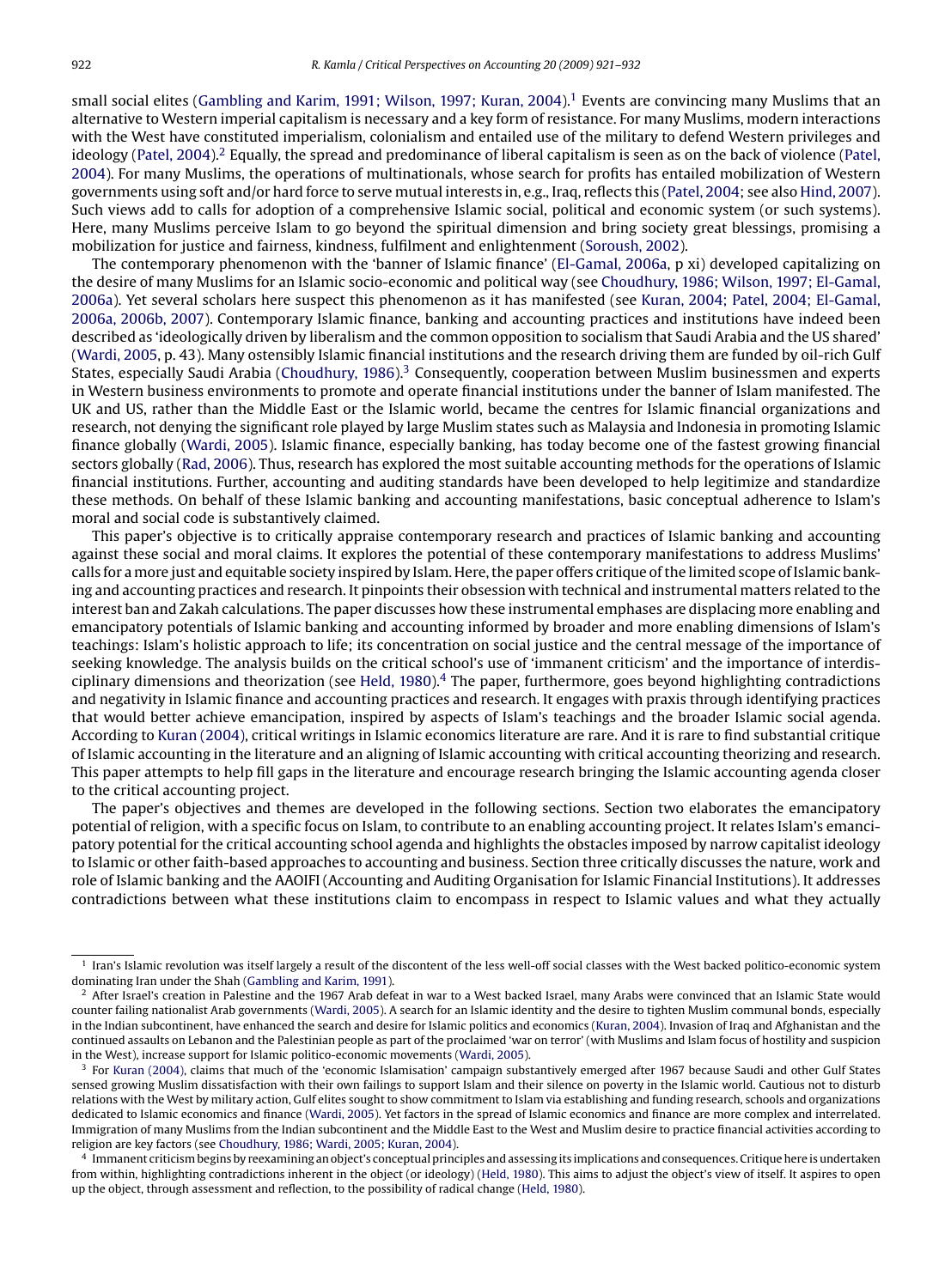achieve. Section four critically assesses Islamic accounting research papers. It offers critique of the failure of the research to address relevant social issues, such as poverty, in Islamic societies and beyond or to develop a significant critique of capitalistic ideology and contemporary Islamic accounting and banking practice. Section five concludes, reflecting on ways forward for Islamic banking and accounting research and practice. It develops a vision for a critical Islamic accounting where broader social issues constitute a primary concern.

#### **2. Islam's emancipatory potential to contribute to the critical accounting school's agenda**

Critical accounting research has highlighted how current capitalistic socio-economic structures entail power relations privileging a few social groups, hindering the emancipation and empowering of the masses (see [Anissette, 1999,](#page-10-0) [Annisette,](#page-10-0) [2000; Chua and Poullaos, 2002; Tinker, 2004; Gallhofer and Haslam, 2004\).](#page-10-0) The research addresses how accounting functions as a mode of power can facilitate imperialism and colonialism and has a role in class conflicts. In the meantime the research argues that accounting has emancipatory potentials, can contribute to the eradication of poverty and furthering social justice (see [Neu, 1999; Maurer, 2002;](#page-10-0) [Anissette, 1999,](#page-10-0) [Annisette, 2000; Annisette and Neu, 2004; Gallhofer and Haslam,](#page-10-0) [2004; Tinker, 2004\).](#page-10-0) In the context of religion, critical accounting engages with and emphasises theological and religious beliefs and values aiming to improve social well-being, mobilizing these influential teachings and values (see [Hind, 2007\) t](#page-10-0)o challenge and expose tyranny and exploitation in the current order [\(Gallhofer and Haslam, 2004\).](#page-10-0) Thus, tensions between religion and critical theorization are resolved through bringing insights and energy from the emancipatory potentials of religious teachings (see [Pollack, 2008\).](#page-10-0)<sup>5</sup>

Religion, if free from fundamentalism and corruption, can contribute much to reclaiming the enlightenment from the onslaught of new forms of repression represented in corporate practices backed by the State [\(Hind, 2007\).](#page-10-0) Indeed, religious beliefs held by many, including many politicians and scientists, have not prevented their contribution to enlightenment [\(Hind, 2007\).](#page-10-0) Religious teachings (in Judaism, Christianity, Islam or other Eastern religions or philosophies) that generally stand against social injustice and tyranny can contribute to and join the critical school agenda to defend and foster humanity and society against corporate greed and governmental systems supporting them [\(Wilson, 1997; Hind, 2007\).](#page-11-0) [Gallhofer](#page-10-0) [and Haslam \(2004, p.383\)](#page-10-0) give examples from liberation theology in South America in the 1970s and 1980s when it had a significant role in theorizing the role 'that problematic capitalistic structures play in the repression and exploitation of people'. And, for [Gallhofer and Haslam \(2004\), t](#page-10-0)here are numerous examples in history and contemporary contexts where religion and theology have contributed to supporting the oppressed with their struggle for better lives.

The emphasis on Islam's emancipatory potential here aims to clarify and develop common ground Islam shares with other religious and non-religious belief systems (such as deep-green ideology, critical theories and values of global social justice movements) seeking emancipation, knowledge and social justice. Acknowledging that Islam (as other religions) has often been linked with repression rather than emancipation (see [Dawkins, 2006; Grayling, 2006; Hichens, 2007\),](#page-10-0) this paper argues that this is not due primarily to religion's repressive nature, but more to political forces mobilizing religion for its political ends (see [Hind, 2007\).](#page-10-0) Fundamental Christianity/Islam, for instance, flourish under specific economic, cultural and political conditions [\(Hind, 2007\).](#page-10-0)

For most Muslims, Islamic teachings and Sharia provide a comprehensive and detailed code of laws and teachings, which Muslims perceive as their duty to abide by in all aspects of their lives. They do not conceive there should be any separation between their religious and secular affairs [\(Gambling and Karim, 1991\).](#page-10-0) Most Islamic economic, finance and accounting practices, research and debates have focused on two aspects of Sharia: interest prohibition and Zakah calculations (Islamic tax) (see [Kuran, 2004\).](#page-10-0) These aspects have often been dealt with in isolation from other dimensions of Islam. For [Kuran](#page-10-0) [\(2004\), s](#page-10-0)uch a limited emphasis has hindered Islamic economics in practice from challenging the status quo or from being comprehensive enough to operate within this status quo. For [Kuran \(2004\), e](#page-10-0)ven in Pakistan where government and people are ostensibly committed to establish an Islamic economic system, the emphasis has not gone beyond Zakah and the interest ban. If recognizing the important social implications of these dimensions, this paper concentrates on what it views as more immediately enabling components of Islamic teaching. Islam's holistic approach to life, its concentration on social justice and the central message of the importance of seeking knowledge here are the most significant dimensions of Islam's contribution to the critical accounting project.

# *2.1. The importance of knowledge, the holistic approach to life and social justice in Islam and accounting*

The importance of knowledge, [El-Gamal \(2006b\)](#page-10-0) explains, is probably one of the most distinctive features of Islamic teachings. The central message of seeking knowledge in Islam has been key in facilitating 'remarkable scientific advances' in Muslims' history, as well as cultural and artistic developments, which allowed for the emergence of a 'truly great civilization'

<sup>&</sup>lt;sup>5</sup> For [Gallhofer and Haslam \(2004\), t](#page-10-0)heology and religion have been rarely visited by critical accounting researchers to provide emancipatory visions of accounting due in part to the Christian Church's alignment in the West in the Middle Ages with conservative forces contributing to the subjection of groups in society to injustice, exploitation and tyranny.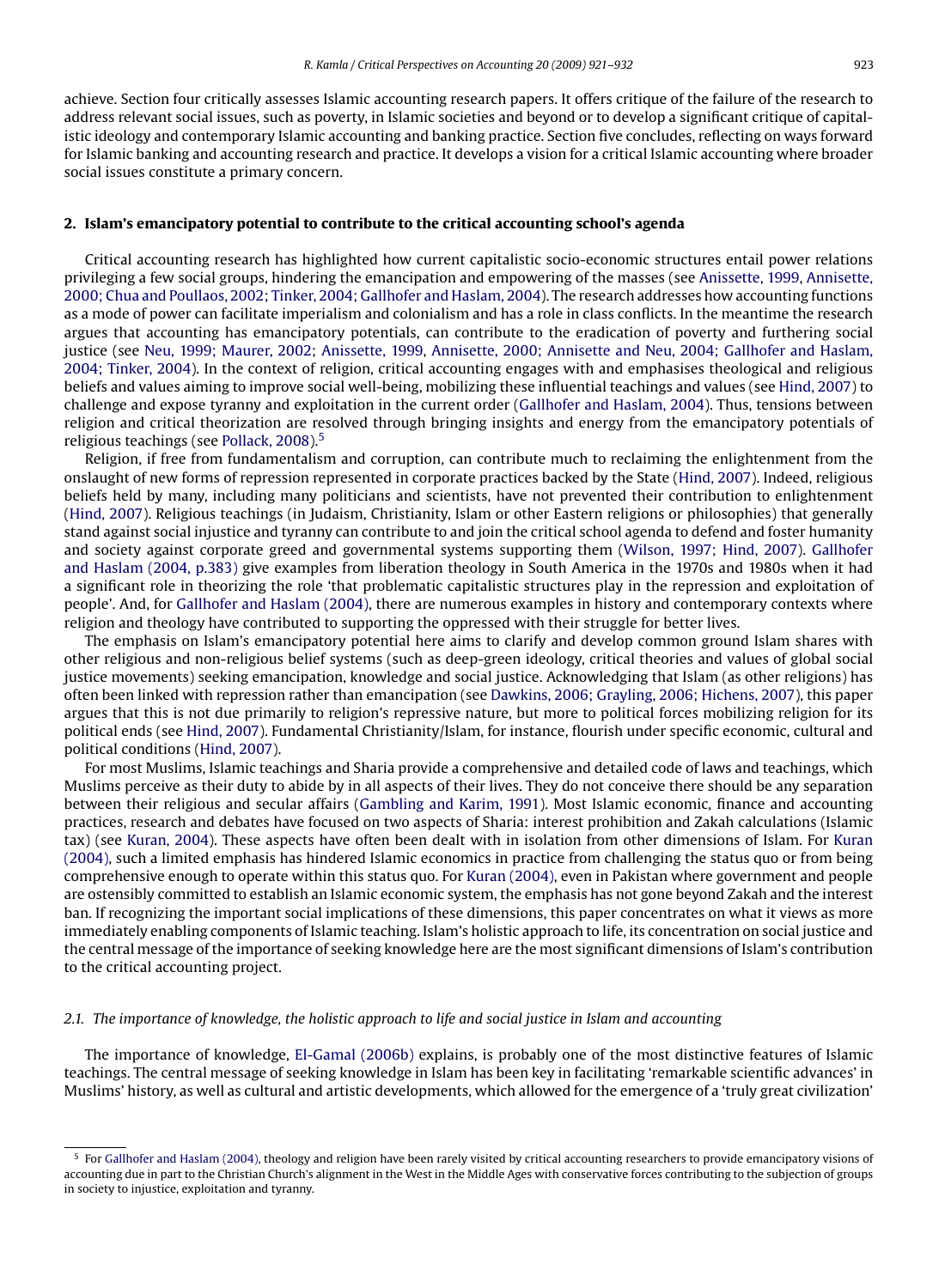[\(Wilson, 1997, p](#page-11-0). 115).<sup>6</sup> For [Tinker \(2004, p. 452\), '](#page-11-0)Islam, with its emphasis on knowledge to preserve human integrity has resembled the enlightenment's emphasis on encouraging one to use and act according to his/her knowledge and understandings. This has made Islam, as was the enlightenment, a contended enemy of capitalism' ([Tinker, 2004, p](#page-11-0) 452). The central message of seeking knowledge in Islam can be a significant motivation Muslim and non-Muslim accountants today, together, to interrogate and expose the repressive aspects and consequences of capitalism in their societies. Such focus brings closer the critical accounting agenda to the Islamic accounting project (see, e.g., [Hoogvelt, 1997; Held and McGrew, 2002; Monbiot,](#page-10-0) [2001, 2003](#page-10-0) on the political, social and economic consequences of capitalism).

Another central aspect of Islam is its promotion of a holistic approach to life. For [Chapra \(1992\), t](#page-10-0)he holistic approach to life and its concentration on the need for balance in satisfying both the material and spiritual needs of all human beings has a significant influence on economics. [Gambling and Karim \(1991, p. 32\)](#page-10-0) argue, in line with the writings of the Islamic scholar Said [Qutb \(1953\), t](#page-11-0)hat the 'Islamic economic system should be viewed from a holistic perspective, which involves an understanding of the concept of God, the Universe, life, and the human being. This holistic approach provides an appreciation of the nature of social justice in Islam'. The Quran maintains that wealth should not be concentrated and mobilized in the hands of a few individuals. The Quran warns that such wealth mobilization engenders social imbalances (59:7) ([Gambling and](#page-10-0) [Karim, 1991\).](#page-10-0) The Prophet also taught his followers that poverty in their communities should not be tolerated [\(Choudhury,](#page-10-0) [1986; Gambling and Karim, 1991\).](#page-10-0) Members of the community have an obligation to facilitate an equal and fair distribution of wealth through Zakah or the embracement of other Islamic values such as kindness and compassion between Muslims in the community (see [Kamla et al., 2006\).](#page-10-0)

The holistic and social emphasis of Islamic teachings engendered the establishment of Islamic institutions in the peak period of Islamic civilization (the seventh and eighth centuries), whose role was to maintain the cohesion of the Islamic society as a whole and ensure the accountability of trade and business. One of these institutions to regulate the market was *al-Hisba*, whereby society was to be protected from fraud and exploitation [\(Wilson, 1997\).](#page-11-0) The *Hisba* office was established under the Abbasids (seventh and eighth Centuries) for the 'promotion of good and the prevention of evil' [\(Gambling and](#page-10-0) [Karim, 1991, p](#page-10-0)50).<sup>7</sup> It seeks to reinforce the basic elements of Islam including the equality of all Muslims and the outlawing of discrimination on account of race, gender, or class. The *Muhtasib* (accountant in Arabic) was appointed to ensure that market trading and traders in the area coincided with the Sharia [\(Gambling and Karim, 1991\).](#page-10-0) This included duties to protect the natural environment, $^8$  ensure prevention of monopolies, price controls and well-maintained public utilities and government resources ([Gambling and Karim, 1991\).](#page-10-0) Consequently, the role of *Muhtasib* was mainly to ensure justice in society, encompassing both spiritual and secular dimensions ([Gambling and Karim, 1991; Murtuza, 2000\).](#page-10-0)

For [Gambling and Karim \(1991\), t](#page-10-0)he concept and role of *Hisba* and *Muhtasib* in early Islamic governance models provides inspiration for accounting today, contributing to debates surrounding a form of social accounting where business accountability include its 'externalities' and where faithful and transparent corporate reporting on business's financial, social and environmental impacts are called for. The concepts can also contribute to debates surrounding the role of accountancy and international regulatory bodies, whose role should be to ensure that business organizations are operating in line with the public interest ([Gambling and Karim, 1991\).](#page-10-0) A reflection on accounting's role in Islam provides for a departure from or a challenge to accounting's role under a narrow capitalism. According to [Gambling and Karim \(1991, p. 2\), W](#page-10-0)estern capitalism's efforts to divorce accounting from moral considerations are not realistic, as 'amoral accounting is neither essential nor desirable—and is, in fact, strictly impossible'. [Tinker \(2004, p. 454\)](#page-11-0) also argues that accounting in the liberal and capitalistic context has 'assumed a role of efficiency and control to ensure and impose the injunctions of capital accumulation and market relations'. Further, international bodies such as FASB, WTO and ICC that are supposed to play a role in regulating business organizations in the public interest (akin to what has been discussed above in the context of *Hisba*) have been captured by the institutions that they are supposed to regulate, displacing concerns over ecological and social matters from the spheres of accounting and finance [\(Tinker, 2004\).](#page-11-0)

From the above, aspects of Islam's ideology that assign priority to holistic approaches to knowledge, society and life represent a significant departure from capitalism and liberal markets economies (see [Choudhury, 1986; Gambling and Karim,](#page-10-0) [1991; Wilson, 1997\).](#page-10-0) They open up the possibility of a broader social agenda where social justice, working with local communities, eradication of poverty, caring for the environment, accountability and transparency constitute a central position in economics, finance and accounting. They facilitate and require the unity between the secular and the non-secular, the material and the spiritual, which has been long marginalized in classical and neoclassical economics [\(Tinker, 2004\).](#page-11-0) This allows accounting and finance to emphasise the religious as well as the financial, be accountable to society and the environment as well as providers of finance, and report on the non-measurable as well as the measurable.

 $6$  Recognition of Muslim contribution to the advancement of humanity and knowledge is largely absent from Western mainstream historical writings, arguably helping to maintain and inflame current hostility and prejudice against Arabs and Muslims in the West [\(Said, 1978, 1997; Murtuza, 2000; Tinker,](#page-11-0) [2004\).](#page-11-0)

<sup>7</sup> The *Hisba* was established in the spirit of the Quranic verse: '*Let there arise out of you a band of people inviting to all that is good, enjoining what is right, and forbidding what is wrong; they are the ones to attain felicity*' (Quran 3:104). [Murtuza \(2000, p. 2\)](#page-10-0) defined *Hisba* as an 'agency that sought to prevent the economic exploitation of human beings at the hand of others'.

 $8$  The Muhtasib was responsible for ensuring that buildings raised did not obstruct light and vision for neighbors and that flourmills and leather tanning factories did not operate in residential areas—and had the right to collect money from businessmen to arrange water supplies and remove garbage ([Murtuza,](#page-10-0) [2000\).](#page-10-0)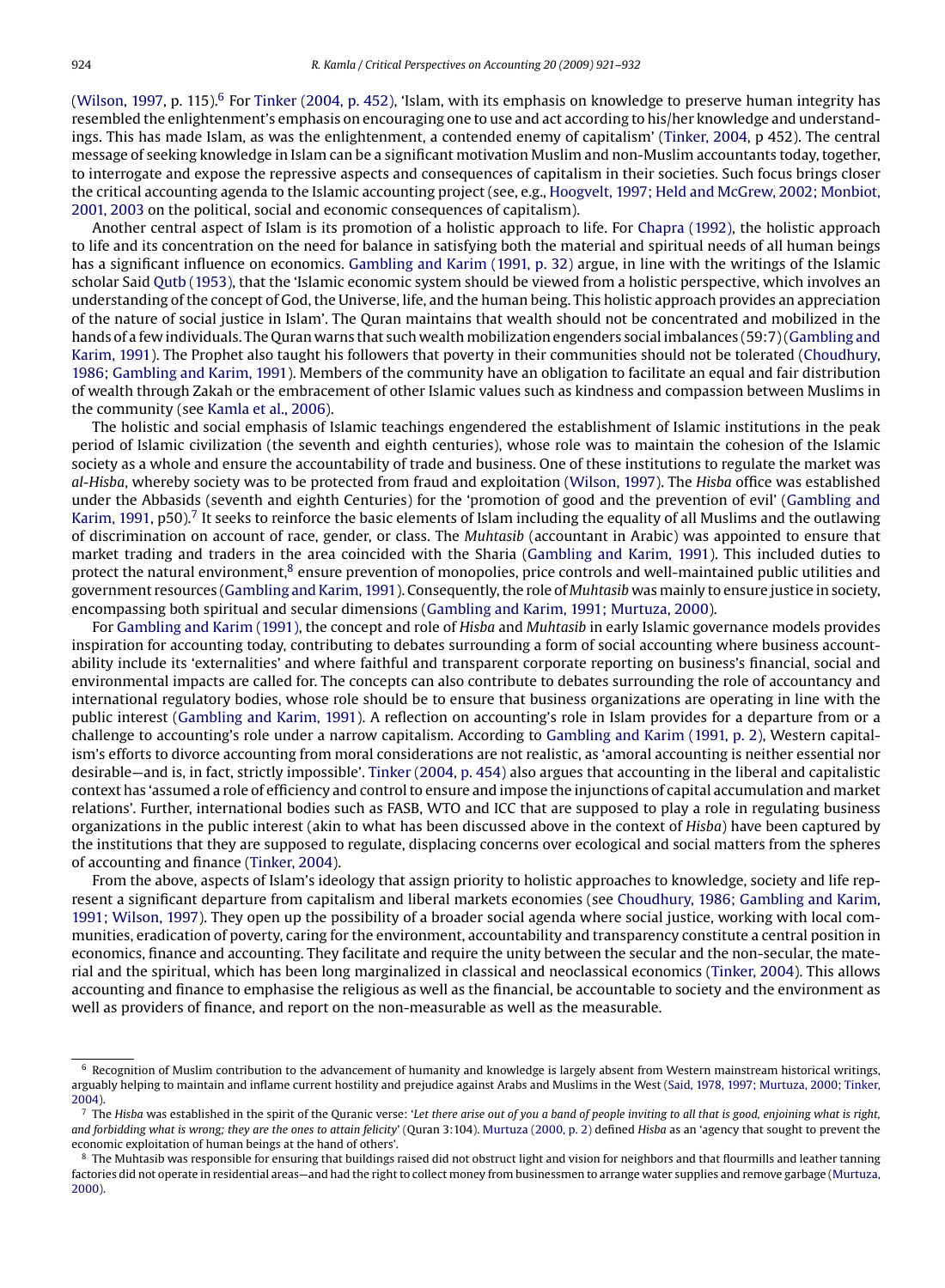#### **3. Critique of Islamic banking and accounting practices**

The following section addresses the multitude of practices that Islamic banks promote as Islamic. It highlights the overly conventional nature of these practices and their failure to achieve the Islamic social objectives discussed above. The section also underscores the objectives of the AAOIFI and its failure to achieve its stated social emphases.

#### *3.1. Critique of Islamic banking*

Islamic banking in the last two decades has grown and expanded globally after gaining support and endorsement from the oil-rich Gulf States [\(Henry and Wilson, 2005\).](#page-10-0) It became a successful global phenomenon, existing in majority and nonmajority Muslim countries. And it is provided by both Islamic and non-Islamic banks [\(Iqbal, 1997; Murtuza, 2000; Pollard](#page-10-0) and Samers,  $2007$ ).<sup>9</sup> The worldwide success of this contemporary phenomenon is in part due to the desire of Muslims to invest and save their money in ways they perceive compatible with their religious beliefs and cultural values ([Iqbal, 1997;](#page-10-0) [Murtuza, 2000\).](#page-10-0) The success of Islamic banking has been boosted further when multinational and conventional banks began providing 'Islamic products' and 'Islamic windows' ([Pollard and Samers, 2007\).](#page-11-0) They perceived a significant opportunity to make money by providing the millions of Muslims around the world with investments and saving opportunities marketed and promoted under the banner of Islam. Citibank was the first Western bank to open its Islamic bank subsidiary in Bahrain in 1996. Other British, American, French and Swiss banks such as HSBC, American Express, UBS and Banque Nationale de Paris followed suite in providing Islamic products through their branches in the West or through opening up Islamic subsidiaries in Pakistan, Bahrain and other Islamic countries ([Iqbal, 1997; Murtuza, 2000; Pollard and Samers, 2007\).](#page-10-0)

Contemporary Islamic banking places the interest ban, albeit in theory, at the core of its activities and products ([Kuran,](#page-10-0) [2004\).](#page-10-0) This means that Islamic banks differentiate their activities and products from conventional ones in that they should share profit and loss with their depositors ([Dar and Presely, 2000\).](#page-10-0) Consequently, Profit Loss Sharing (PLS) is the primary concept that Islamic finance is built and marketed upon ([Dar and Presely, 2000\).](#page-10-0) PLS is a 'contractual arrangement between two or more transacting parties, which allows them to pool their resources to invest in a project to share in profit and loss' [\(Dar and Presely, 2000, p](#page-10-0). 4). The most dominant financing techniques promoted by Islamic banks as specifically Islamic are *Mudarabah* (a partnership in profit between the provider(s) of labour and the providers of capital. Profit is shared as agreed by the two parties and the losses are borne by the provider(s) of funds)*, Musharakah* (an investment based technique, each party contributing to a partnership's capital in equal or varying degrees, with losses shared in proportion to the contributed capital)*, Murabaha* (the sale of goods at cost plus an agreed profit mark up) and *Qard Hassan* (loan repayments are made over a period agreed by both parties, with no profit accruing to fund providers) ([Iqbal, 1997; Faysal Islamic Bank, 1999; Dar and](#page-10-0) [Presely, 2000; Haniffa et al., 2002\).](#page-10-0)

In practice, PLS and the avoidance of interest constitute very little of Islamic banks' operations. [Dar and Presely \(2000\)](#page-10-0) explain that despite the successful phenomenon of Islamic banking, Islamic banks have in general terms failed to employ PLS techniques to most of their operations. They report on the International Organization of Islamic Banks' findings that less than 20% of Islamic banking operations adopt PLS techniques such as Mudarabah and Musharakah, and that includes the largest intergovernmental Islamic bank (the Islamic Development Bank). Almost all Islamic banking operations are based on mark-up (combining the features of deferred payment sale and a mark-up on price) rather than PLS [\(Dar and Presely,](#page-10-0) [2000\).](#page-10-0) These interest-bearing products are marketed and passed as Islamic by Sharia Supervisory Boards (SSBs: in-house religious advisors to Islamic banks, [Karim, 1989\).](#page-10-0) AAOIFI's standards contribute to legitimizing them as Islamic to the Muslim public ([Kuran, 2004; El-Gamal, 2006a\).](#page-10-0) The role of the SSBs as trusted Muslim scholars in Islamic societies has been crucial in marketing Islamic banks' products. Their statements in banks's annual reports as to the adherence of the bank's activities to Sharia are an important marketing and legitimizing tool [\(El-Gamal, 2006a\).](#page-10-0)

Islamic banks' failure to significantly employ PLS techniques is due to their recognition that they lack the skills to distinguish between good and bad investment opportunities [\(Kuran, 2004\).](#page-10-0) They fear that if they employ PLS techniques to lending, they will make bad choices and end up with more losses than profits. In effect, the activities of Islamic banks promising interest free banking are described by a number of observers as 'merely a fiction' [\(El-Gamal, 2007\).](#page-10-0) [El-Gamal \(2006a\)](#page-10-0) explains that Islamic finance and banking in practical terms tend to end up replicating conventional products and innovations. [El-Gamal \(2006a\)](#page-10-0) highlights a number of Islamic products provided by Islamic financial institutions (such as *Sukuk* or Islamic bonds) that are merely 'thinly veiled versions' of contemporary financial instruments with interest embedded in them. For El-Gamal, Islamic finance is not built from classical jurisprudence. Rather, it is a modification of conventional practice where that practice is deemed forbidden.

Islamic banks are not distinguished by their social emphases or developmental dimensions either. In making loans, [Kuran](#page-10-0) [\(2004\)](#page-10-0) explains, Islamic banks employ mainly financial criteria in decision making. As in conventional banking, Islamic banks pay little attention to non-financial considerations such as the health of future generations ([Kuran, 2004; Newton, 2006\).](#page-10-0)

 $9$  There are now over 300 Islamic banks and financial institutions globally, with assets of roughly between \$200 and \$300 billion. Conventional banks in many Islamic countries have become Islamic banks to expand their client base. Further, 25% of Islamic banking and finance operates outside the Islamic world. Its global character was boosted by the creation of the Dow Jones Islamic Market Index in 1999, and the Dow Jones Citigroup Sukuk (Islamic Bond) Index in Kuala Lumpur in 2003 ([Pollard and Samers, 2007\).](#page-11-0)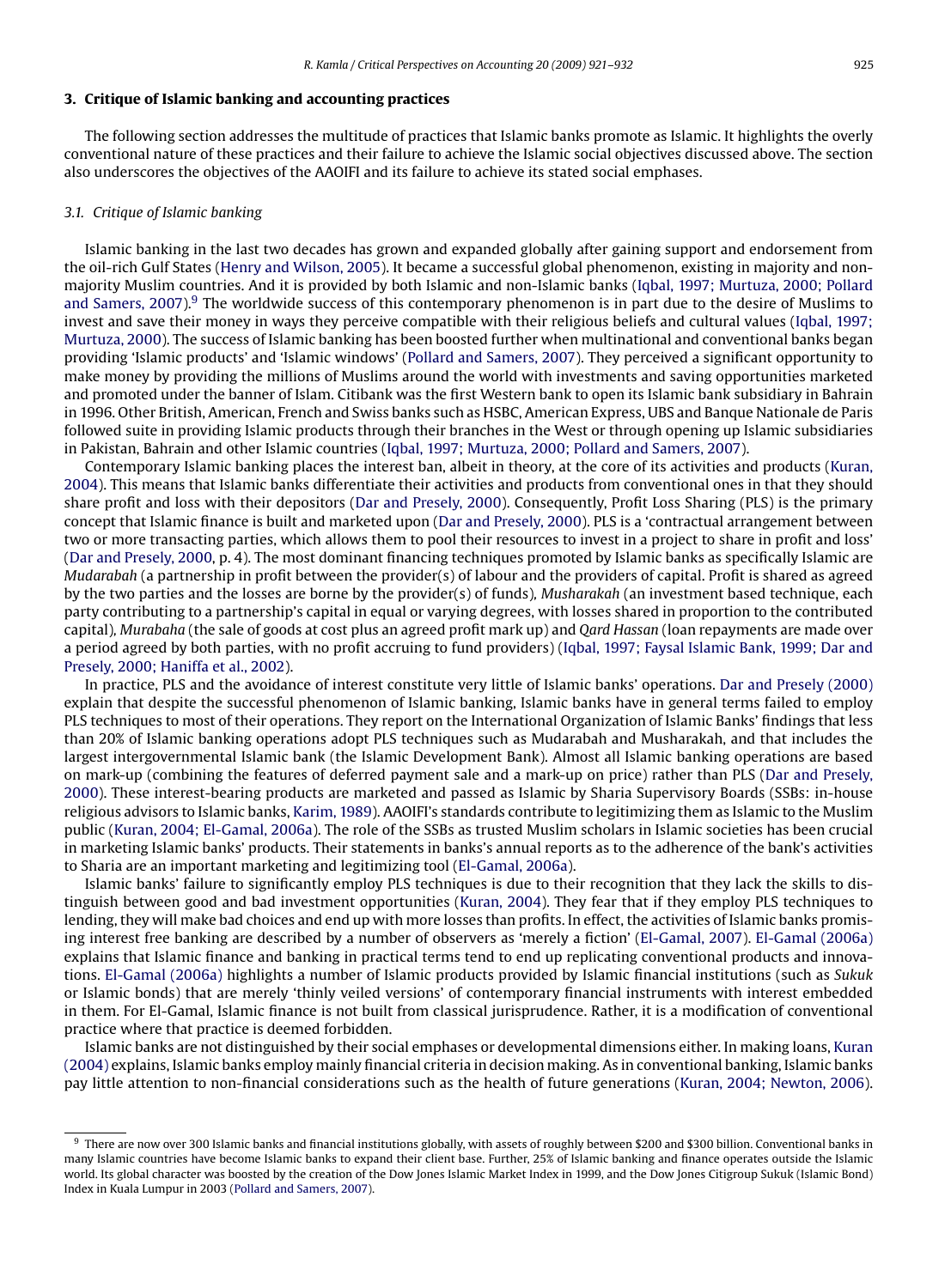In contrast to the social and developmental role assigned to Islamic banking in theoretical debates, contemporary Islamic banks scarcely prioritize long-term development projects over projects aimed at quick profits. They do not appear to provide the cash-poor with investment opportunities. Further, they show little sign of bias against projects with heavy social and environmental costs and are scarcely transparent or accountable to communities and customers left to trust the rulings of the Sharia Board ([Kuran, 2004; Newton, 2006\).](#page-10-0) Like conventional banks, Islamic banks are contributing to the rise in the debt culture without any significant focus on or prioritization of moral, social or ethical dimensions as emphasized in Islamic teachings (see [Kuran, 2004; Patel, 2004; Newton, 2006\).](#page-10-0) For [Kuran \(2004\), t](#page-10-0)he only difference between conventional and Islamic banking is in appearance: Islamic banks are managed by a religious council; their headquarters are full of signs of Islamic piety, veiled females and bearded males.

It is unsurprising then that Islamic banking has not posed any significant challenge to mainstream conventional banking [\(Kuran, 2004; El-Gamal, 2006a\).](#page-10-0) On the contrary, [Kuran \(2004\)](#page-10-0) explains that conventional, secular and Western banks have sensed an opportunity to be exploited. Citicorp and other large American banks have devised financial instruments marketed as acceptable to their customers troubled by interest. And where interest is illegal, European, American and Far Eastern banks have had no trouble abiding formally by this ban. The Pakistani branches of Chase Manhattan and Deutsche Bank now claim to do only interest-free business, although it is widely recognized that their operations have not changed in any fundamental sense [\(Kuran, 2004\).](#page-10-0) [Henry and Wilson \(2005\)](#page-10-0) explain that large Western multinational banks and financial institutions emerged as the most significant players in and beneficiaries from the Islamic finance industry. They received large deposits from their wealthy clients in the Gulf and were assigned a variety of projects in the Middle East and North Africa because of their proclaimed Islamic nature [\(Henry and Wilson, 2005\).](#page-10-0) In fact, the Islamic banking trend has been boosted by the investments and interest of Western, multinational banks who discovered they could use and market many of their existing products under the banner of Islamic banking ([Tett, 2007\).](#page-11-0) Similarly, [El-Gamal \(2007\)](#page-10-0) expounds that international banks and international law firms are driving innovation in the structuring of financial products that in substance disguise interestbearing transactions. Western lawyers and bankers, along with SSB members, in contrast to the poor, the disadvantaged and the faithful in Islamic and non-Islamic communities, have emerged as significant beneficiaries from the Islamic banking movements [\(El-Gamal, 2007\).](#page-10-0)

The contemporary market-friendly Islamic banking phenomenon has also gained the support of international organizations and Western governments. The World Bank has encouraged engagement with the Islamic Development Bank. Further, multinational oil and construction corporations have claimed employment of Islamic financial instruments in their Gulf State operations [\(Henry and Wilson, 2005\).](#page-10-0) In 2004, US President Bush appointed the first Islamic finance scholar and advisor in residence for the White House. Similarly, UK Prime Minster Brown proclaimed that he would like to make Britain the 'gateway' for Islamic banking (see [El-Gamal, 2007; Pollard and Samers, 2007\).](#page-10-0) The UK and the US have been pioneers, alongside Saudi Arabia, in funding and hosting conferences devoted to promoting and discussing regulations and operations of Islamic financial institutions (see [Wardi, 2005; Dar and Presely, 2000\).](#page-11-0)

From the above, contemporary Islamic banking constitutes little challenge to dominant capitalism or rejection of mainstream banking operations and philosophies. On the contrary, Islamic banking flourishes under and even requires capitalism with a liberalized commercial banking environment [\(Henry and Wilson, 2005; Wardi, 2005; Pollard and Samers, 2007\).](#page-10-0) Islamic banking's expansion indeed depends on the liberalization policies that swept the world, including the Arab and Islamic world. These policies allow Islamic as well as conventional banks to benefit from reduced governmental control over debt allocation (see [Wardi, 2005\).](#page-11-0) In this sense, Islamic banking merely substitutes for conventional banking ([Pollard and](#page-11-0) [Samers, 2007\).](#page-11-0) Further, Islamic banking is actively seeking global 'big business' status [\(Pollard and Samers, 2007\).](#page-11-0) [Pollard](#page-11-0) [and Samers \(2007\)](#page-11-0) hold that on numerous occasions Islamic banks withdrew from certain neighbourhoods and refused to deal with poorer customers in the UK and the US for narrow commercial reasons. Caring for the surrounding environment, supporting local communities and providing opportunities for the cash poor is scarcely, it appears, an element of the contemporary banking movement carrying the banner of Islam. In effect, Islamic banking substantially departs from and even contradicts holistic Islamic principles including social justice and the eradication of poverty andmisery, leaving a gap between the ethical claims of these institutions and their actualities. Islamic accounting standards and regulations were developed to support and legitimize Islamic banking [\(Maurer, 2002; El-Gamal, 2006a\).](#page-10-0) It is of interest to explore whether these standards and regulations resemble Islamic banking in their contradictions and manifestations. The next section explores the role of the AAOIFI.

### *3.2. Critique of the AAOIFI*

The AAOIFI is a standard setting body based in Bahrain and established in 1997 ([Maurer, 2002\).](#page-10-0) According to the AAOIFI, its objective is to develop accounting and auditing 'thoughts relevant to Islamic institutions; prepare, promulgate, interpret, review and amend accounting and auditing standards for Islamic financial institutions and to carry out commissioning of research in the area of Islamic accounting and auditing' [\(AAOIFI, 2007\).](#page-10-0) The organization claims that these objectives are carried out in 'accordance with the precepts of Islamic Sharia'. The objective of the standards is to increase market confidence in the activities of Islamic banks, render them comparable**,** and facilitate transfer of Islamic banking and finance practices across national and regulatory contexts ([Maurer, 2002; AAOIFI, 2007\).](#page-10-0) The AAOIFI's founders aimed to avoid inconsistencies between individual boards and help in developing new products [\(Lewis, 2001\).](#page-10-0) Despite that for most Islamic financial institutions the AAOIFI standards are not mandatory, the AAOIFI has been successful in promoting its standards to Islamic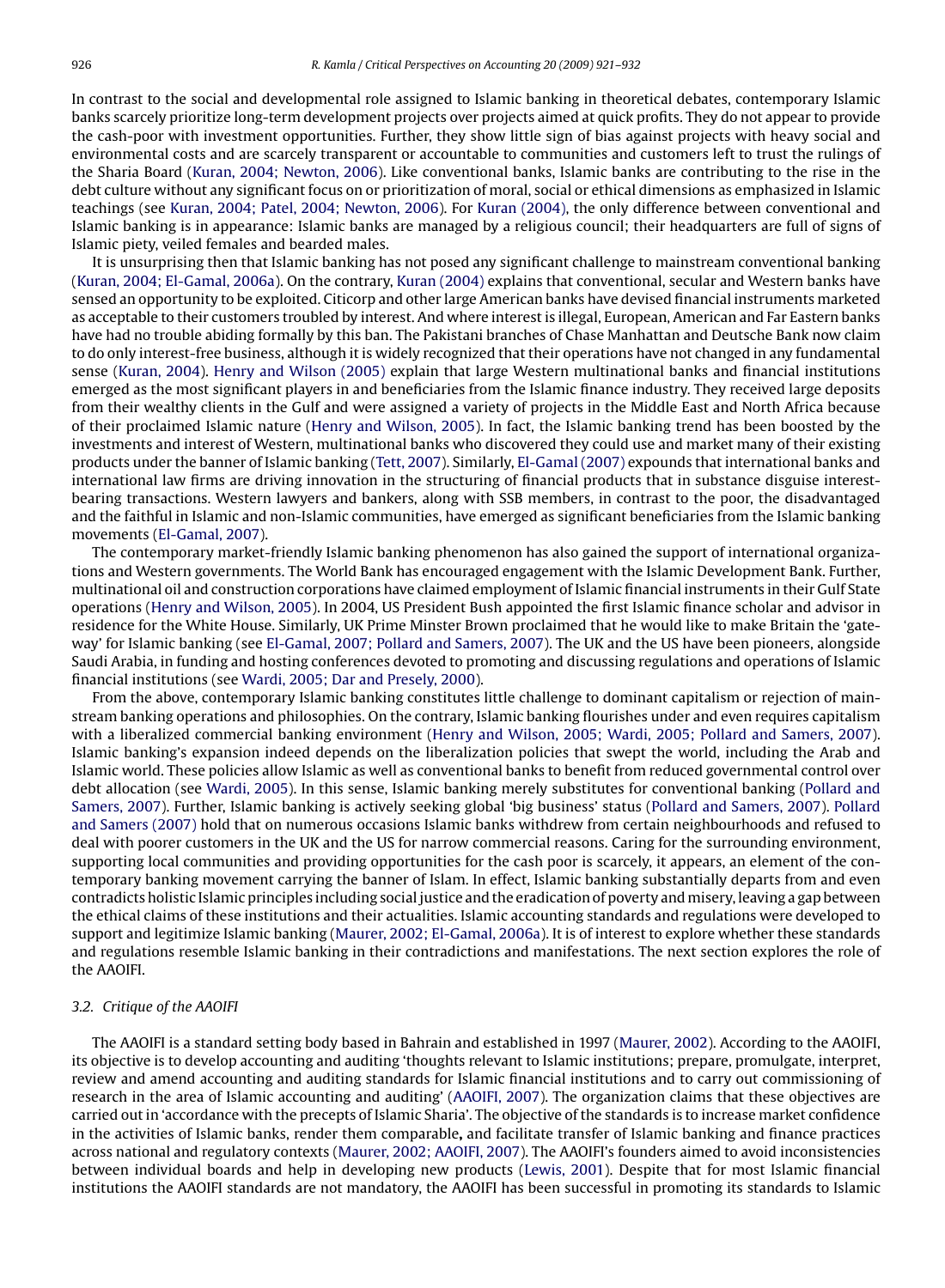financial institutions globally. By 2009, the AAOIFI will have issued ninety standards [\(Alchaar, 2007\).](#page-10-0) In addition to standard setting, the AAOIFI runs programmes leading to an Islamic CPA certificate and certificates for Islamic auditors and Sharia Supervisory Board members. These are very popular amongst young Muslims seeking careers in Islamic finance [\(AAOIFI,](#page-10-0) [2007; Alchaar, 2007\).](#page-10-0)

Critique of AAOIFI's role and standards has addressed their emulation of Western capitalistic driven accounting bodies, their overall emphasis on technical and instrumental issues relating to interest prohibition and Zakah calculation and their role in legitimizing and promoting Islamic banking products and activities as Sharia compliant and interest-fee ([Lewis, 2001;](#page-10-0) [Maurer, 2002; Kuran, 2004; El-Gamal, 2006a, 2006b\).](#page-10-0)

Despite the AAOIFI's claims to build its standards on the Sharia, the AAOIFI's standards have built significantly on standards issued by Western, international accounting bodies especially the IASC (International Accounting Standards Committee) [\(Maurer, 2002\).](#page-10-0) Concerned with acceptance and transferability globally, the AAOIFI has developed its standards by drawing on the most dominant accounting and auditing practices in Islamic institutions ([Lewis, 2001; Maurer, 2002\).](#page-10-0) The focus of the AAOIFI's standards, furthermore, is largely limited to technical and instrumental concerns relating to the prohibition of interest and Zakah accounting (see [Kuran, 2004; El-Gamal, 2006a\).](#page-10-0) The technical obsession with the interest ban ([Kuran,](#page-10-0) [2004\)](#page-10-0) in the development of the Islamic standards counters the more enabling and emancipatory potential of Islam for accounting (*supra*). Instead, for [Maurer \(2002, p. 657\),](#page-10-0) the objectives of the AAOIFI standards are the same as any other standards issued by international or local accounting bodies in the capital market: 'the provision of decision-usefulness facts for large investors'. The AAOIFI standards' emphasize the decision-usefulness criteria for self-interested wealth maximizers as well as the effectiveness, efficiency and global growth of the industry (see [Alchaar, 2007\).](#page-10-0) There is evidence of the AAOIFI's embracing of the spirit of the dominant capitalism and market ideology (Maurer, 2002).<sup>10</sup> The AAOIFI failed to properly create an alternative culture of accounting informed by Islamic values and created a 'culture [that] constructed [the existing] anew' ([Maurer, 2002, p](#page-10-0). 662).

Further, for [El-Gamal \(2006a\), t](#page-10-0)he standardization of Islamic accounting through the AAOIFI has helped legitimize these standards as Islamic and reduce suspicion by Muslims as to their Islamic nature. For [El-Gamal \(2006a\), I](#page-10-0)slamic financial products supported by AAOIFI standards are perceived by customers and users as mature, creating false perceptions in their minds about the true nature of Islamic banking and finance [\(El-Gamal, 2006a\).](#page-10-0) This has reduced the pressure on Islamic banks and financial institutions to educate the public about the significant similarities between Islamic products and conventional ones ([El-Gamal, 2006a\).](#page-10-0)

From the above, one may again conclude that Islamic banking and accounting fail to substantially challenge or depart from conventional banking and accounting. Further, the 'effective actuality' [\(Held, 1980, p](#page-10-0). 185) of Islamic banking and accounting institutions contradict their own self-stated conceptual principles. As noted, both Islamic banks and the AAOIFI have proclaimed Islam to signify and justify their existence and distinguish them from the conventional and Western. Thus, Islamic banking and accounting have failed by their own aims [\(Held, 1980, p](#page-10-0). 185). Awareness and debate of this failure in the Muslim and international community, including in the Islamic banking and finance community, would be important. It may help in developing and opening up Islamic banking and accounting to change in line with Islamic and social justice principles. Below, elaboration as to how this vision may be better achieved is offered.

#### **4. Critical insights into contemporary Islamic accounting research**

This section offers critical insights into contemporary Islamic accounting research. The focus is on research published from around the beginning of the 1990s until today, a period when Islamic banking and finance have enjoyed success and when the AAOIFI has emerged as the main regulator and standard setter body for Islamic accounting and auditing. The purpose is to explore the emancipatory and enabling role and potential of Islamic accounting research published in English-speaking accounting journals (the UK and US in particular having become centres of research in Islamic accounting, see [Kuran, 2004;](#page-10-0) [El-Gamal, 2006a\).](#page-10-0) The section assesses the willingness of Islamic accounting research to address social, political and economic concerns key to society's welfare and development. Does the research discuss and focus on issues such as social justice, the environment, women empowerment, health care, education, poverty eradication, freedom from tyranny, imperialism and exploitation? Does it bring insights and give voice to Muslims and/or the marginalized in society? The section also assesses the extent to which Islamic accounting research engages in critical theorization and questioning of the role of capitalism and its institutions. It also explores whether the research undertakes a critique of Islamic accounting and banking institutions and the nature of their operations.<sup>11</sup>

Normative prescriptions in Islamic accounting research place significant emphasis on ethics and often relate Islamic accounting to social accounting debates in Western literature (see [Gambling and Karim, 1986; Mirza and Baydoun, 1999;](#page-10-0)

<sup>&</sup>lt;sup>10</sup> For [Maurer \(2002\), o](#page-10-0)nly in a context where an information asymmetry between agents and those pursuing a self-interest in a narrow wealth maximization is important, is such decision-usefulness a helpful framework for accounting.

<sup>&</sup>lt;sup>11</sup> Few articles on Islamic accounting have appeared in the well-known critical and interdisciplinary accounting journals. While this may be due to a lack of interest of these journals, it is more likely due to the lack of critical emphasis in Islamic accounting research or the desire of this research to concentrate on mainstream journals and to integrate such research with the mainstream and conventional (as in much research in Islamic, see [Choudhury, 1986; Kuran,](#page-10-0) [2004; Tripp, 2006; El-Gamal, 2006a, 2006b\).](#page-10-0)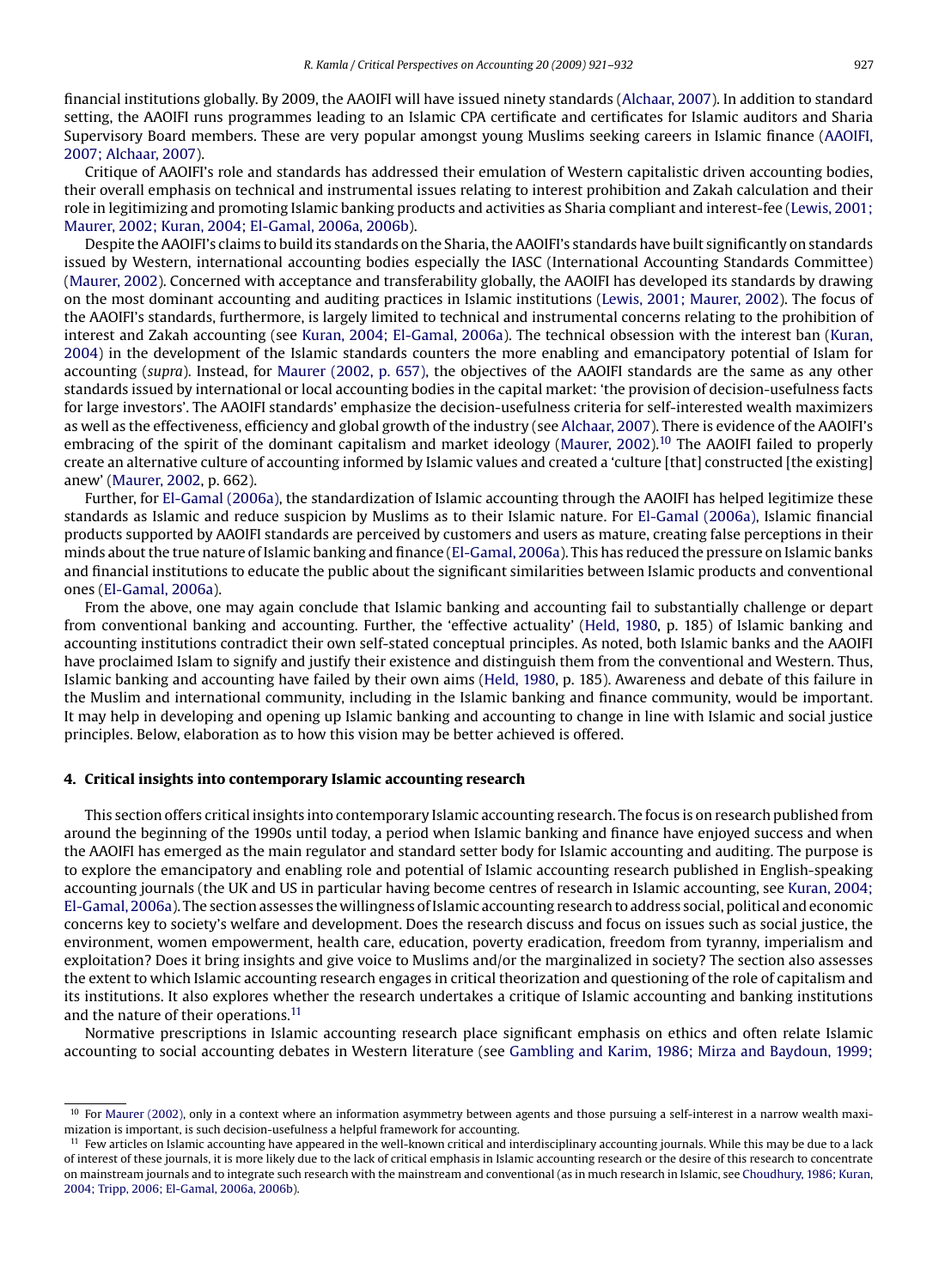[Baydoun and Willett, 2000; Pomeranz, 2004; Sulaiman, 2001; Sulaiman and Willett, 2001; Kamla et al., 2006; Maali et al.,](#page-10-0) [2006\).](#page-10-0) These papers discuss how Islamic Sharia requires the integration of the secular and the non-secular and imposes ethical dimensions on business and accounting such as fairness, honesty and equality. A number of papers argue that there is a need under Islamic teachings for more 'all-embracing criteria of social accountability and full disclosure' ([Baydoun and](#page-10-0) [Willett, 2000, p](#page-10-0). 81; see also [Gambling and Karim, 1986; Mirza and Baydoun, 1999; Baydoun and Willett, 2000;](#page-10-0) [Pomeranz,](#page-11-0) [2004; Lewis, 2001; Sulaiman, 2001; Sulaiman and Willett, 2001; Maali et al., 2006\).](#page-11-0)

The ethical and moral emphasis, however, usually falls short of employing critical theoretical dimensions that question dominant capitalist ideology and the nature and emphases of Western accounting standards. The Islamic accounting literature, for instance, is silent on the role of capitalism and Western imperialism in creating conditions of extreme deprivation and poverty within and outside the Muslim world. Further, the research frequently attempts to link Islamic accounting to today's contemporary practices of accounting in the Western, capitalistic context. Some papers go further to claim that there are no significant differences or obstacles hindering Muslims from embracing current Western and capitalistic accounting practices (see [Zaid, 2000;](#page-11-0) [Pomeranz, 2004\).](#page-11-0)<sup>12</sup> Further, the literature scarcely problematises the provision and promotion by Western, multinational banks of products under the banner of Islam, considering the controversial nature of multinational banks. For instance, [Pomeranz \(1997, p. 123\)](#page-11-0) celebrates the opening by Citibank of the first Islamic banking subsidiary in Bahrain holding it an 'eventual realization of substantial benefits by both Western and Islamic banks'. Further, for [Pomeranz](#page-11-0) [\(1997\), t](#page-11-0)he move towards market policies and privatization in many Islamic countries are serving the needs of Islamic banking. Such tendencies in Islamic accounting research exemplify contradictions in this research between its normative ethical claims and its practical recommendations and findings.

Differences between Islamic accounting and banking and conventional counterparts in the Islamic accounting literature are usually reduced to technical (rather than social) dimensions related to the prohibition of interest and Zakah calculations (see [Abdul-Rahman and Goddard, 1998; Mirza and Baydoun, 1999; Baydoun and Willett, 2000; Lewis, 2001; Sulaiman and](#page-10-0) [Willett, 2001\).](#page-10-0) [Mirza and Baydoun \(1999\), f](#page-10-0)or instance, in attempting to answer whether Islamic societies need their own accounting and reporting standards, emphasize the interest ban as the main point of contention. They conclude that the main differences between Islamic andWestern style financial statements are likely to be in the detailed treatment of certain balance sheet items, building on the presumption that in any organization (Islamic or not) the 'first and foremost responsibility of firm managers is to safeguard the interest of shareholders' ([Mirza and Baydoun, 1999, p](#page-10-0). 41). Similarly [Baydoun and Willett](#page-10-0) [\(2000, p. 72\)](#page-10-0) hold that 'it is possible to adapt rather than replace WFAS (Western Financial Accounting Statements)' when developing Islamic accounting standards (see also [Sulaiman and Willett, 2001\).](#page-11-0)

Islamic accounting research also fails to question the appropriateness of the phenomenon of Islamic banking and accounting manifesting globally today. For instance, [Lewis \(2001\), a](#page-10-0)kin to most papers discussing Islamic finance and banking, focuses on what should be taking place rather than the problematic actualities of Islamic bank operations. A statement such as 'Islamic banking provides services to its customers free from interest, and the giving and taking of interest is prohibited in all other transactions as well' ([Lewis, 2001, p](#page-10-0). 120) may give the impression that this is the reality of Islamic bank operations (see also [Karim, 2001\).](#page-10-0)<sup>13</sup> Similarly, [Hamid et al. \(1993\), p](#page-10-0)rovide a normative description of the concepts and techniques integral to the operations of Islamic financial institutions such as *Murabaha, Musharkah* and *Mudarabah*. They explain, that according to these principles and techniques, 'much of the conventional Western finance wisdom is incompatible with Islamic traditions' [\(Hamid et al., 1993, p](#page-10-0). 146). They, however, fail to mention the basic similarities between the products actually offered by Islamic banks and conventional banks and ignore the rare use of PLS or *Mudarbah* in Islamic banking (see also [Karim, 2001;](#page-10-0) [Maali et al., 2006\).](#page-10-0) Most Islamic accounting papers give the impression that Islamic banking products and services 'do not violate Sharia' and are free of interest.

Similarly, the role and standards of the AAOIFI also escape critical analysis. For instance, [Baydoun and Willett \(2000\)](#page-10-0) do not see a problem with how AAOIFI developed their 'Islamic' accounting and auditing standards by mainly adopting and slightly modifying IASB's standards. Indeed, [Baydoun and Willett \(2000\)](#page-10-0) hold that Western accounting standards and financial statements can be used to develop Islamic corporate reporting standards if simply later adjusted (see also [Pomeranz,](#page-11-0) [1997; Karim, 2001\) \(](#page-11-0)[Lewis, 2001, e](#page-10-0)xceptionally does incorporate some critique of the AAOIFI's standard setting here). Despite the admitted strong affiliation of AAOIFI standards with those of the IASB in the Islamic accounting literature ([Maali et al.,](#page-10-0) [2006; Karim, 2001,](#page-10-0) [Baydoun and Willett, 2000; Mirza and Baydoun, 1999\),](#page-10-0) some papers still simply proclaim that the AAOIFI was established to support Islam by developing accounting standards and help implement Islamic ethics (e.g., [Pomeranz,](#page-11-0) [1997, p](#page-11-0). 123). Islamic accounting research seems to overlook the failings of the AAOIFI to live up to the Islamic ideals it was established to serve. Soft approaches to AAOIFI's role and standards feature, e.g., in [Sulaiman and Willett \(2001\)](#page-11-0) and [Gambling et al. \(1993\).](#page-10-0)

Another feature of Islamic banking that escaped critique in the research is the SSB's role (see [Karim, 1989; Gambling et al.,](#page-10-0) [1993; Pomeranz, 2004\).](#page-10-0) [Karim \(1989, p. 39\), f](#page-10-0)or instance, holds that the SSB members are 'guided by their moral beliefs and

 $12$  [Zaid \(2000\), fo](#page-11-0)r instance, concludes that major similarities exist between the role of the accountant in Islamic societies of the Middle Ages and the role played by accountants and auditors in today's Western environment without justifying these findings in line with Sharia requirements of social justice. <sup>13</sup> [Lewis \(2001\), a](#page-10-0)lbeit briefly, acknowledges ambiguities facing Islamic accounting in applying these concepts but holds that the establishment of supervisory boards and the AAOIFI aims at resolving them. Here he ignores the sometimes complicit role played by the supervisory boards and the AAOIFI in promoting Islamic banking that departs little from the conventional.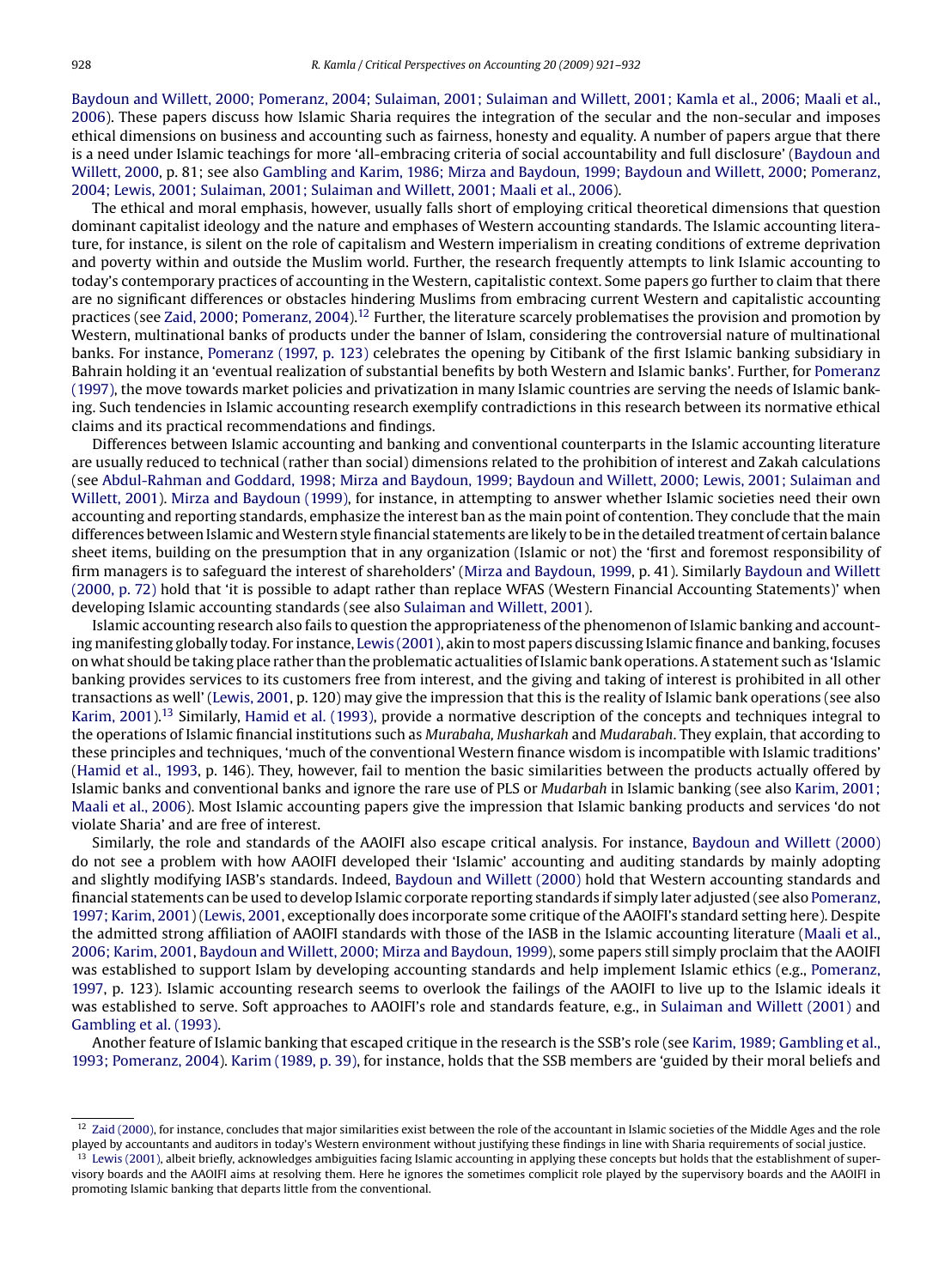obligations to religious peers and the community'. In discussing the role of the SSB, Karim is mainly normative in assumptions and suggestions. No empirical analysis is undertaken to explore the level of independence of the SSB in practice or its actual ability to deliver on the moral and ethical promises. Further, the SSB's role in marketing Islamic bank products untroubled by interest under the banner of Islam provokes little criticism in the literature. Further, the alignment and cooperation of some Muslim scholars and rich elites in the Islamic world is scarcely problematized. This benefits capital, while poverty is endemic in many parts of the world (see [Kahf, 2005, f](#page-10-0)or discussion of the SSBs).

The absence of critical theoretical dimensions in contemporary Islamic accounting research is a result of the apparent obsession of this literature to satisfy immediate and practical needs of Islamic banks and financial institutions. This is consistent with [Choudhury's \(1986\)](#page-10-0) review of the Islamic economics literature. For Choudhury, concentration on the immediate needs of Islamic banks and other financial institutions is due to the funding preferences of a number of Islamic institutions that emerged in the late 1970 (e.g., The Islamic Development Bank and the Organization of Islamic Conferences). These institutions have encouraged research in Islamic economics (and indeed accounting) focusing on practical and immediate needs of Islamic banks. This has hindered the emergence of a consistent theoretical approach to Islamic economics (and accounting) research that would prioritise social justice [\(Choudhury, 1986; Kuran, 2004\).](#page-10-0)

The critical exploration of Islamic accounting literature carried out here exposes its serious deficiencies to represent emancipatory and enabling potential. The literature ignores the holistic aspects of Islamic teaching and merely concentrates on instrumental and limited financial dimensions. It also fails to live up to its own proclaimed normative ethical dimensions. This is not only evident in the issues that Islamic accounting research chooses to emphasize, but also in issues that the research avoids to discuss and displaces from attention. Issues concerning socio-economic development in the non-Western and even Islamic world seem to be of no concern to Islamic accounting research. Freedom, women empowerment and knowledge deficits were all issues highlighted by the first Arab Human Development Reports in 2002 as the core of underdevelopment in the Arab world. These issues seem to be displaced from Islamic accounting research (as in Islamic economics, see [Kuran,](#page-10-0) [2004\).](#page-10-0) Similarly, Muslim's voices are significantly absent from Islamic accounting research. The Islamic accounting literature gives little insight into Muslims' views of accounting, banking or finance (Islamic or not). The narrowness and the avoidance of critical issues by the literature suit many Arab and Islamic governments close to the West. It allows these countries to pursue their economic reforms and modernization programmes that promote liberal policies and privatization under the auspices of protection of Islamic tradition Islam's ability to survive modernity ([Kuran, 2004\).](#page-10-0) It is not surprising then that the West has welcomed and fostered such a research agenda as it does not constitute any serious challenge to or departure from the dominant liberal and capitalistic views of economics and accounting.

#### **5. Conclusion and reflection for ways forward**

This study has critically explored the potential of contemporary manifestations of Islamic accounting and research to join the critical accounting agenda. The analysis indicates that these manifestations fall significantly short of realizing the enabling praxis of a more emancipatory accounting and constitute little departure from conventional accounting and finance. Discussion also highlighted contradictions between the ethical claims of these manifestations and their actualities.

A serious reflection on the current role of Islamic banking and accounting opens up the urgency for a radical change. Building on Islamic teachings discussed in this study such as holism, social justice and knowledge development constitutes a platform for Islamic banking and accounting to go beyond emphasis on interest prohibition and ethical rhetoric that in practice bears little resemblance to operations. These teachings may shift Islamic banking and accounting practice to emphasize social justice, working with local communities, provision of business opportunities for the cash-poor, decisionmaking beyond merely financial criteria, the environment, accountability and transparency, which should all be central to the operations of Islamic banks and their accounting practices.

Inspiration to realize these radical changes and shift in emphasis in Islamic banking can also draw upon and emulate other non-religious initiatives that to a certain extent succeeded in bringing benefits to local communities and to the poor. Microcredit schemes, famously manifest in the Grameen Bank in Bangladesh, have brought significant benefits to rural, poor communities, especially women (see [Rahman, 1999\).](#page-11-0) Providing small loans exclusively to the poor to promote selfemployment and income generation has transformed many lives in rural Bangladesh [\(Rahman, 1999; s](#page-11-0)ee also [Islam, 2007,](#page-10-0) for discussion of the good, the bad and the required improvements for microcredits). Islamic banks can learn from the successful experience of the Grameen Bank and similar initiatives in poorer communities. Islamic principles such as social justice discussed here are more in line with local initiatives to empower the poor and the community than with global business expansion. Islamic teachings can contribute to expanding the microcredits phenomenon further to the extremely poor in Muslim societies. [Islam \(2007\)](#page-10-0) holds that the extremely poor in rural Bangladesh are sometimes refraining from engagement with the Grameen Bank and other similar initiatives because of interest bearing transactions. Islamic banks, in this context, may reach more Muslims in need of finance by genuinely introducing PLS techniques to microcredits (see [Islam,](#page-10-0) [2007\).](#page-10-0) To be successful though, Islamic banking, as with the Grameen Bank, needs to monitor and train and engage closely with its customers (see [Islam, 2007\).](#page-10-0)

Further, in line with the holistic approach to life and knowledge development in Islam, Islamic banking needs to open up and cooperate with other religious and secular social institutions and programs that aim to achieve social justice solutions. For instance, [Kuran \(2004\)](#page-10-0) maintains that Islamic (local) institutions like clinics, schools and centres that serve the underprivileged in society have had significant success in a number of communities in the Islamic world. Similarly, vast numbers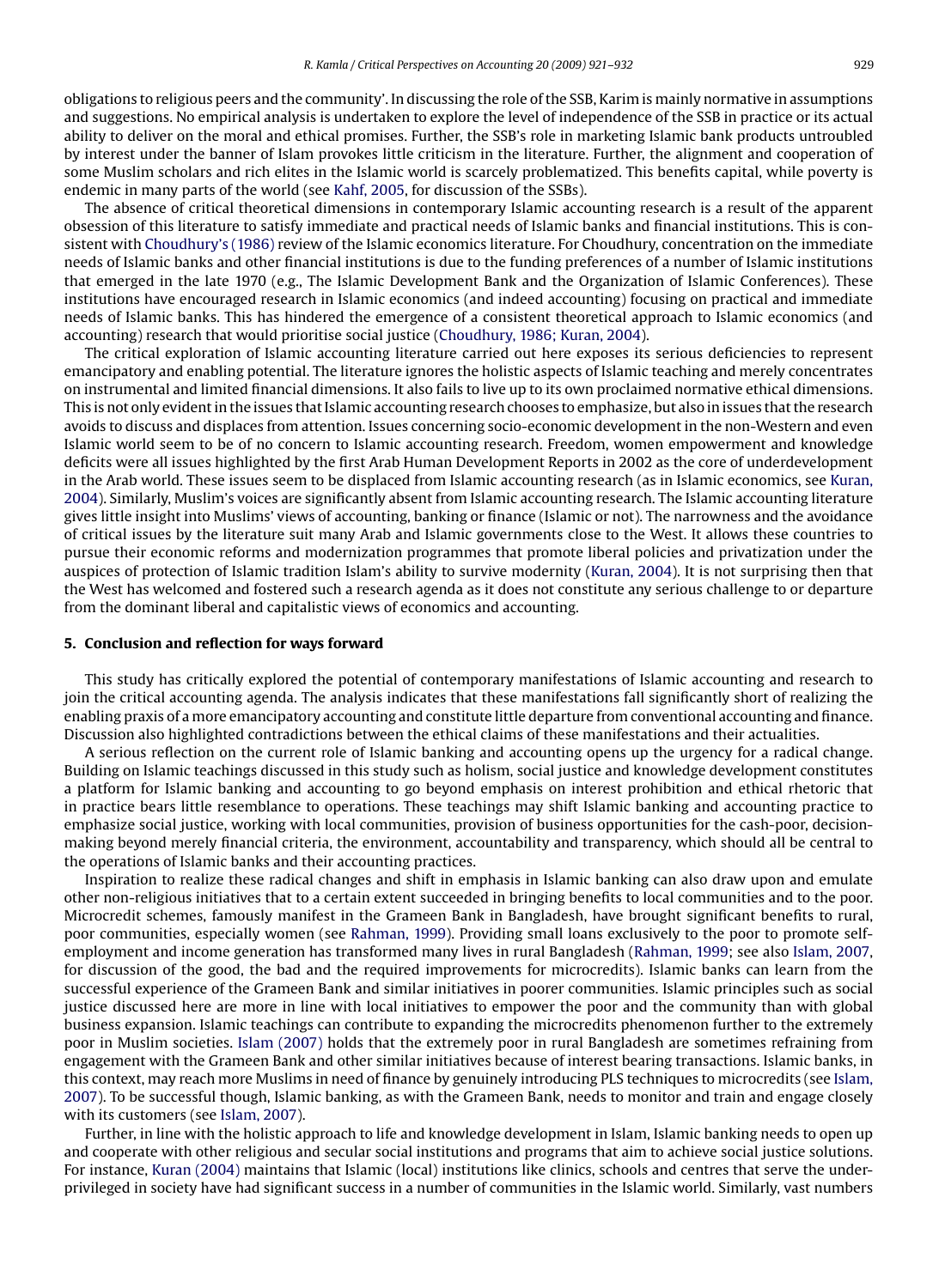of religious institutions (such as of Liberation Theology in Christianity and the Jubilee Debt Campaign in Judaism) have been active and committed to the betterment of society and the realization of social justice (see [Pepinster, 2008\).](#page-10-0) Islamic banking needs to join forces and cooperate with these community initiatives. A social framework aimed at achieving social justice can only be established through the exchange and cooperation of a multitude of social and financial organizations in the community or society (see also [Islam, 2007\).](#page-10-0)

Accounting, inspired by Islamic teachings, can play a role in the realization of this radical change in the nature of Islamic banking and finance. The holistic message of Islam is central here. It requires that a separation between the sacred and the secular be abandoned. The accounting system, therefore, on macro and micro levels, should create and provide information that reflects deeper social and ethical dimensions (see [Kamla et al., 2006\).](#page-10-0) Knowledge development, social justice and community principles require honest and full disclosures to empower society and the community and not just capital expansion and growth. In this sense, accounting should enable the regulator, the auditor and society to establish whether the organization has contributed positively to social justice and whether its money and profits come from fair and honest practices. For example, accounting should help the community to establish whether institutions, such as Islamic banks, are practicing the values they espouse. Accounting, including quantitative and qualitative information, should enable different constituents in society to establish whether the bank has contributed to elevating its customers from poverty conditions or not. Further, financial and risk assessment techniques in conventional accounting and banks should be changed and developed to allow for more loans and investment opportunities for customers from poorer backgrounds. After all, the experience of the Grameen Bank has shown that the poor, with adequate support, training and mentoring, are very good in paying back their debts (see [Rahman, 1999; Islam, 2007\).](#page-11-0) Internal accounts going beyond financial growth and efficiency could also provide the institution or the Islamic bank's management with information on whether they have met their religious as well as financial commitments. External and internal accounting should be related to wider social accountability concepts including details of the types of projects the bank is financing and their social and environmental impacts and assessment. Accounting that enhances the organization's as well as society's appreciation of organizational impact on the overall socio-economic systems is more in line with the knowledge principle in Islam. As [Kamla et al. \(2006, p. 258\)](#page-10-0) maintain, it contributes to enhancing the type of 'social knowledge' necessary for development in Islamic society.

The role of accounting regulatory bodies and of accountants can also be changed to embrace a more holistic approach. Section two demonstrates how the *Hisba* and the *Muhtasib*historically incorporated both spiritual and secular dimensions and went beyond narrowly conceived financial considerations. They sought as duty significant accountability to society and the environment (see [Kamla et al., 2006](#page-10-0) for further discussion of the role of accountants in Islam). Islamic accounting regulatory bodies such as the AAOIFI should play the role of regulating business organizations in the interest of the public, equality, sustainability and social justice. Only then may the AAOIFI properly claim to operate and develop accounting standards according to Sharia.

Islamic accounting research, for its part, needs to play a role in making these changes in the role of Islamic banking and accounting possible. Developing and researching ways in which accounting can change in line with Islamic teachings to include rather than exclude the disadvantaged and the poor is one dimension. Bringing the financial and social needs of the poor to the centre of Islamic research is important here. The critical evaluation of Islamic accounting research indicated a significant lack of studies that focus on Muslim's voices or insights into the needs of the poor and disadvantaged in society. Islamic accounting research, in line with seeking knowledge and the truth, should also embark on interrogating the limitations and flaws of contemporary practices of Islamic banking and finance. It is clear that so far Islamic accounting research is reluctant to openly criticize and expose the nature of Islamic banking activities and institutions. Engagement with praxis that builds on Islamic teachings, other religious initiatives and the work and theorization of the critical school can provide Islamic accounting research with the tools to live up to their own ethical claims about the role of Islamic banking and accounting.

The critical accounting school itself can begin to engage and open up more to Islam (and other religions) and make use of the ability of faith to change people's lives to the better. It can move beyond a simple negative suspicion of religion and its role in society [\(Gallhofer and Haslam, 2004\)](#page-10-0) and begin working with religion to open up new possibilities for emancipation. For instance, the significance of the spiritual in Islamic accounting thought can provide a boost to the critical school's calls for an accounting that goes beyond efficiency and profits and concentrates on issues such as how we are affecting the livelihood of each other and our environment (see [Kamla et al., 2006\).](#page-10-0) Accounting inspired by Islam and the spiritual can shift emphasis from the measurable to the non-measurable. Concerns about the spiritual can bring in voices from different ranges of people and help in making the marginalized and the distressed heard and their wishes acted upon. Furthermore, as discussed in section two, Islamic teachings constitute significant dimensions that contradict and stand aside from capitalism. Consequently, Islamic accounting and the critical school project can join forces in their interrogation of Western capitalism and fight against conditions of labour, capital, commodity and other resource exploitation. The Western system's aggressive position against all, but specifically against Muslims in Palestine, Iraq, Afghanistan and even those living in the West can be exposed. Engagement, dialogue and cooperation between Islam, the critical school and other religions can create a platform for resisting the hostilities of classical and neoclassical schools of thought to Muslims and beyond.

In Summary Islamic banking and accounting need to build more on Islamic teachings of holism, justice and importance of knowledge in order to broaden their social agenda and realize their ethical claims. They also need to engage, cooperate and communicate with other religious and non-religious initiatives and critical theorization seeking social justice and community empowerment. The Islamic accounting and banking project must respond to the masses of Muslims who supported it initially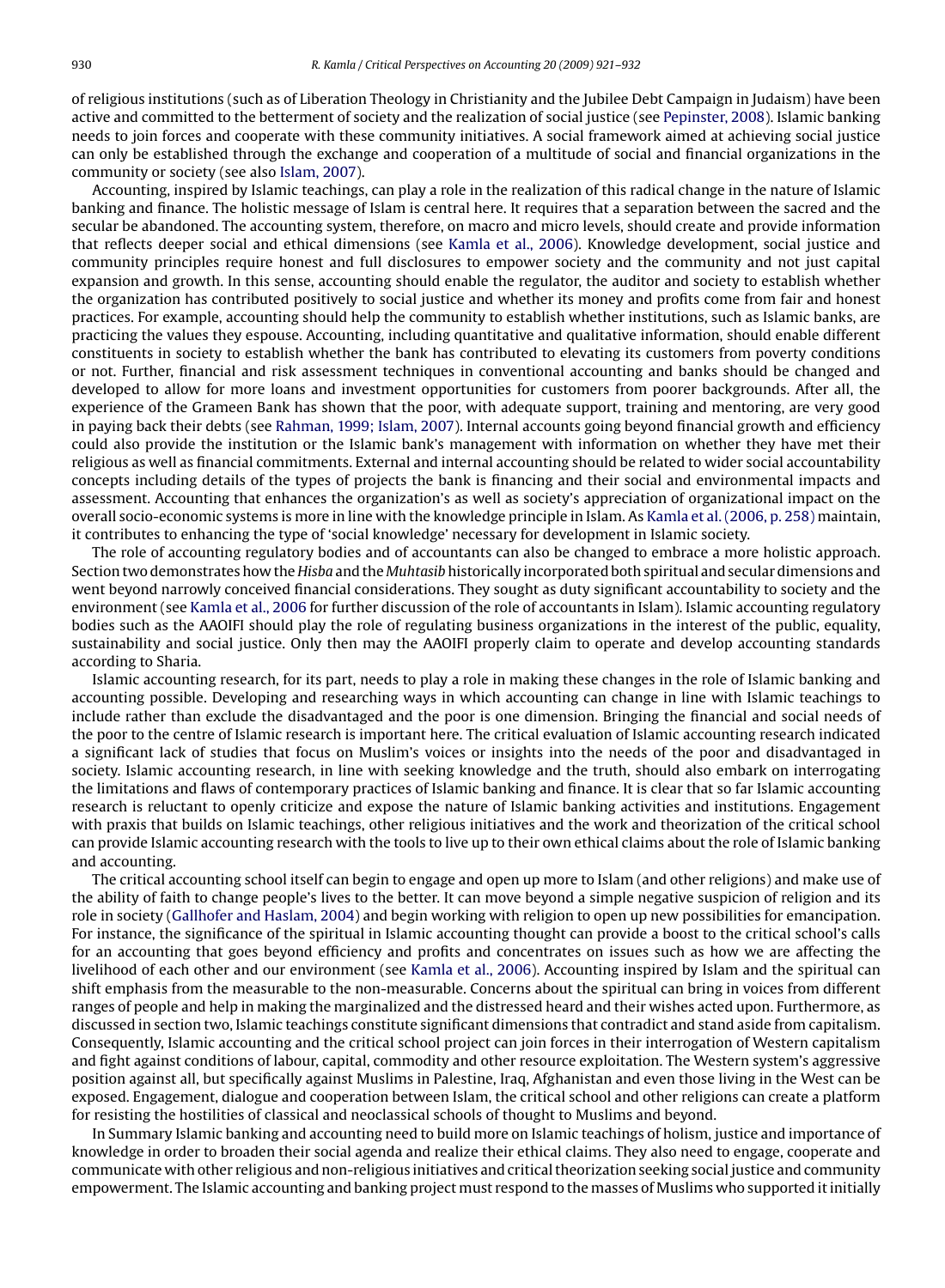<span id="page-10-0"></span>on the grounds of advancing social justice, eradication of poverty and freedom from forms of subjection, imperialism and colonialism. Unless it does so, it will most certainly begin to lose Muslims' support and diminish as it will be exposed as a superficial phenomenon that does not constitute the substance and spirit of Islam.

#### **Acknowledgements**

I would like to acknowledge and thank Professor Jim Haslam for his help and comments on the paper. I would also like to thank the two anonymous reviewers for their very useful and informative comments.

#### **References**

Abdul-Rahman A, Goddard A. An interpretive inquiry of accounting practices in religious organizations. Financial Accountability and Management 1998;14(3):183–200.

AAOIFI, Accounting and Auditing Organization for Islamic Financial Institutions, AAOIFI Objectives, [http://aaoifi.com/objectives.html,](http://aaoifi.com/objectives.html) (Accessed 19/09/2007). Alchaar MN. Islamic financial engineering: enhancing the effectiveness of Islamic finance and economic development. In: Regional forum on the role of Islamic financial institutions in financing for development, September 5th 2007; 2007.

Anissette M. Importing accounting: the case of Trinidad and Tobago. Accounting Business & Financial History 1999;9(1):103–33.

Annisette M. Imperialism and the professions: the education and certification of accountants in Trinidad and Tobago. Accounting, Organizations and Society 2000;25(7):631–59.

Annisette M, Neu D. Accounting and empire: an introduction. Critical Perspectives on Accounting 2004;15:1–4.

Baydoun N, Willett R. Islamic corporate reports. ABACUS 2000;36(1):71–90.

Chapra MU. Islam and the economic challenge. UK: The Islamic Foundation and the International Institute of Islamic Thought; 1992.

Choudhury MA. Contribution to Islamic economic theory. Hong Kong: The Macmillan press Ltd; 1986.

Chua WF, Poullaos C. The Empire Strikes Back? An exploration of centre–periphery interaction between the ICAEW and accounting associations in the self-governing colonies of Australia, Canada and South Africa, 1880–1907. Accounting, Organization and Society 2002;27:409–45.

Dar HA, Presely R. Lack of profit loss sharing in Islamic banking: management and control imbalances. In: Economic research paper, No. 00/24. Department of Economics, Loughborough University; 2000.

Dawkins R. The god delusion. London: Bantam Press; 2006.

Derrida J. The gift of death; and literature in secret. 2nd ed. Chicago, London: University of Chicago Press; 2008.

El-Gamal M. Islamic finance, law, economics, and practice. Cambridge: Cambridge University Press; 2006a.

El-Gamal, M., Islam and economics: random thoughts about Islam, Muslims and issues related to economics and finance". <http://elgamal.clogspot.com/index.html>. 2006b, (Accessed 14/09/2007).

El-Gamal, M., Wednesday May 23 2007. Incoherent pietism and Sharia arbitrage. Financial Times.

Faysal Islamic Bank Annual Report, 1999. Faysal Islamic Bank.

Gallhofer S, Haslam J. Accounting and liberation theology: some insights for the project of emancipatory accounting. Accounting, Auditing and Accountability Journal 2004;17(3):382–407.

Gambling T, Karim RA. Islam and social accounting. Journal of Business & Accounting 1986;13(1):39–50.

Gambling T, Karim RA. Business and accounting ethics in Islam. London: Mansell Publishing Limited; 1991.

Gambling T, Jones R, Karim RA. Credible organisations: self-regulation v. external standard-setting in Islamic banks and British charities. Financial Accountability and Management 1993;9(3):195–207.

Grayling AC. The form of things: essays on life, ideas and liberty in the 21st century. Weidenfeld & Niclson; 2006.

Hamid S, Craig R, Clarke F. Religion: A confounding cultural element in the international harmonization of accounting? ABACUS 1993;29(2):131–48.

Haniffa R, Hudaib M, Mirza AM. Accounting policy choice with the Shari'ah Islami'iah framework. In: 02/04 discussion paper in accounting and finance. University of Exeter; 2002 (ISSN 1473-2904).

Held D. Introduction to critical theory: Horkheimer to Habermas. London: Hutchinson; 1980.

Held D, McGrew A. Globalisation/anti-globalisation. Polity; 2002.

Henry C, Wilson R. The politics of Islamic finance. Edinburgh University Press; 2005.

Hichens C. God is not great: the case against religion. London: Atlantic Books; 2007.

Hind D. The threat to reason: how the enlightenment was hijacked and how we can reclaim it. London: VERSO; 2007.

Hoogvelt A. Globalisation and the postcolonial world. Macmillan; 1997.

Iqbal Z. Islamic financial systems. Finance and Development 1997(June):42–5.

Islam T. Microcredit and poverty alleviation. England: Ashgate Publishishing Limited; 2007.

Kahf M. Islamic banks: the rise of a new power alliance of wealth and Shari'a scholarship. In: The politics of Islamic finance. Edinburgh University Press; 2005. pp. 17–36.

Kamla R, Gallhofer S, Haslam J. Islam, nature and accounting: Islamic principles and the notion of accounting for the environment. Accounting Forum 2006;30(3):245–65.

Karim RA. The independence of religious and external auditors: the case of Islamic banks. Accounting, Auditing and Accountability Journal 1989;3(3):34–44. Karim RAA. International accounting harmonization, banking regulation, and Islamic banks. The International Journal of Accounting 2001;36:169–93.

Kuran T. Islam and mammon: the economic predicaments of Islamism. Princeton University Press; 2004.

Lewis MK. Islam and accounting. Accounting Forum 2001;25(June (2)):103–27.

Maurer B. Anthropological and accounting knowledge in Islamic banking and finance: rethinking critical accounts. Journal of Royal Anthropological Institute 2002;8:645–67.

Mirza M, Baydoun N. Do Islamic societies need their own accounting and reporting standards? Journal of the Academy of Business Administration 1999;2:39–45 (Accessed from [http://eprint.qut.edu.au](http://eprint.qut.edu.au/)).

Maali B, Casson P, Napier C. Social reporting by Islamic banks. ABACUS 2006;42(2):266–89.

Monbiot G. Captive state: the corporate takeover of Britain. London: Pan Books; 2001.

Monbiot, G., 2003. The age of consent: a manifesto for a new world order. Flamingo. London: Harper Collins.

Murtuza A. Hisba: the Islamic variation for the regulation of marketplace and commerce. In: Paper presented at the Sixth interdisciplinary perspective on accounting conference, 10–12th July; 2000.

Neu D. Discovering' indigenous peoples: accounting and the machinery of the empire. Accounting Historians Journal 1999;26(1):53–82.

Newton, A. Islamic finance-ancient values in a global economy, [www.ethicalcorp.com](http://www.ethicalcorp.com/), (Accessed 29/11/2006).

Patel ZA. An Islamic political and economic framework. Nuneaton, England: Unity Publications (Ummah); 2004.

Pepinster, C., Wednesday September 2008. Religion has a huge part to play in shaping society. Guardian.

Pollack D. Introduction: religious change in modern societies—perspectives offered by the sociology of religion. In: Pollack D, Olson D, editors. The role of religion in modern societies. Routledge; 2008.